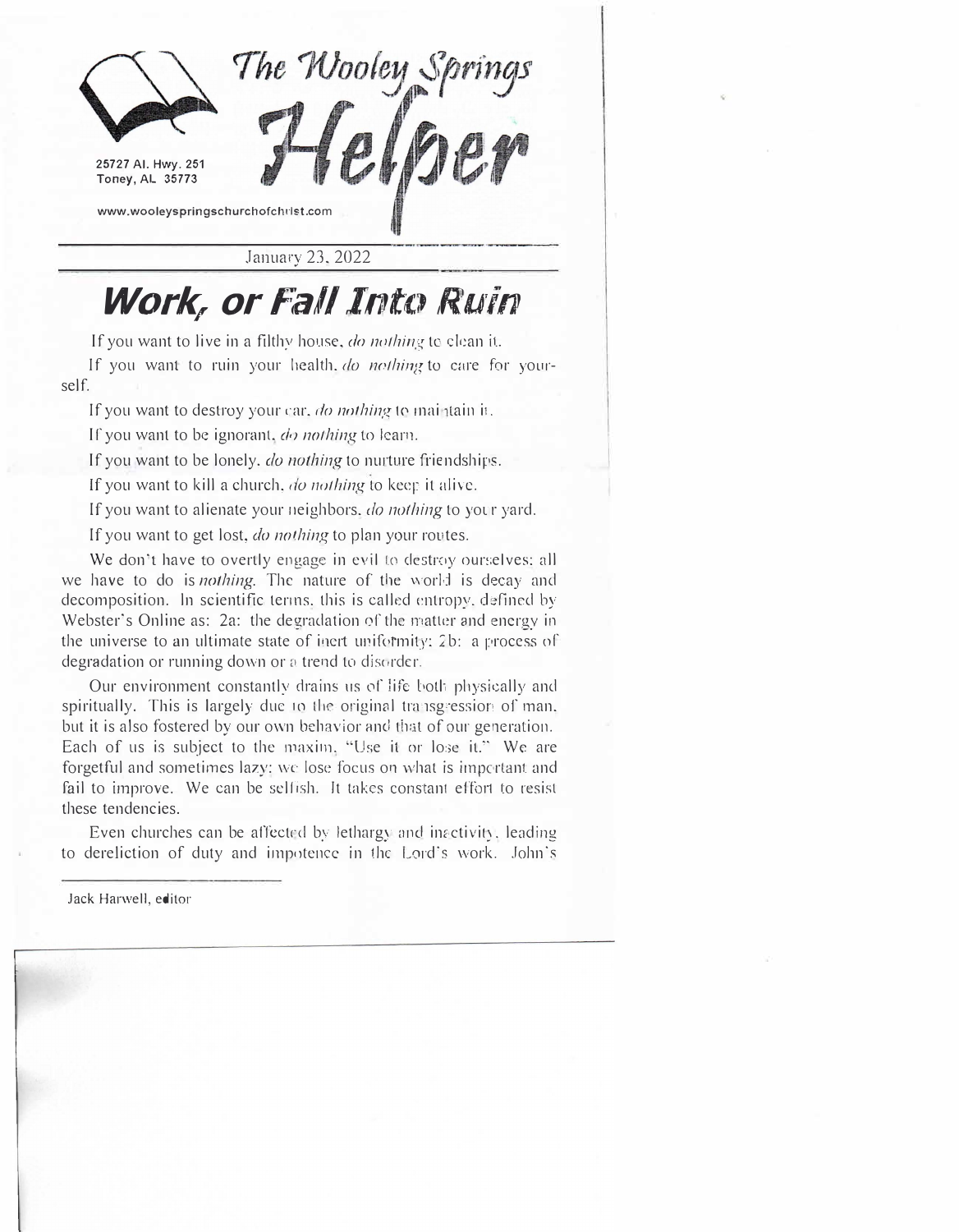revelation to the seven churches of Asia is tailored to their individual character. Three are issued harsh words for falling into apathy and neglect:

1) To Ephesus: "I know your works, your labor, your patience, and that you cannot bear those who are evil. And you have tested those who say they are apostles and are not, and have found them liars; and you have persevered and have patience, and have labored for My name's sake and have not become weary. Nevertheless I have this against you, that you have left your first love ..." (Rev 2:2-4). Note that their efforts have not altogether faded away; they are still active in defending truth. But this zeal seems to mask the inward depletion of genuine motivation; they have abandoned their "first  $love.$ "

Just as marital relationships will wither and die without nurture, so will our fellowship with Christ. The Ephesians seem to have overly stressed legalistic purity at the expense of genuine affection for the Lord.

2) To Sardis: "You have a name that you are alive, but you are dead. Be watchful, and strengthen the things which remain, that are ready to die, for I have not found your works perfect before God" (Rev 3:1-2). "You are dead" – what a horrible diagnosis of one's condition! This is a congregational assessment, for "you have a few names even in Sardis who have not defiled their garments, and they shall walk with Me in white, for they are worthy" (3:4). Again, note that they are not accused by the Lord of great wickedness; rather, they are dead, inactive.

I wonder how difficult it was in Sardis for those faithful few to carry on the work and sustain their spiritual health while being part of a dead body. Lethargy and apathy are a heavy weight to bear.

3) To Laodicea: "I know your works, that you are neither cold nor hot ... So then, because you are lukewarm ... I will spew you out of My mouth. Because you say, 'I am rich, have become wealthy, and have need of nothing' - and do not know that you are wretched, miserable, poor, blind, and naked ..." (3:15-17). Again, no overt wickedness, just a smug sense of comfort and maturity and blessing while oblivious that the Lord is sickened by them. Key words: "And do not know ...". They have no self-awareness, which only comes from looking into the mirror of truth.

This theme continues in the teaching of Jesus, who spoke of ...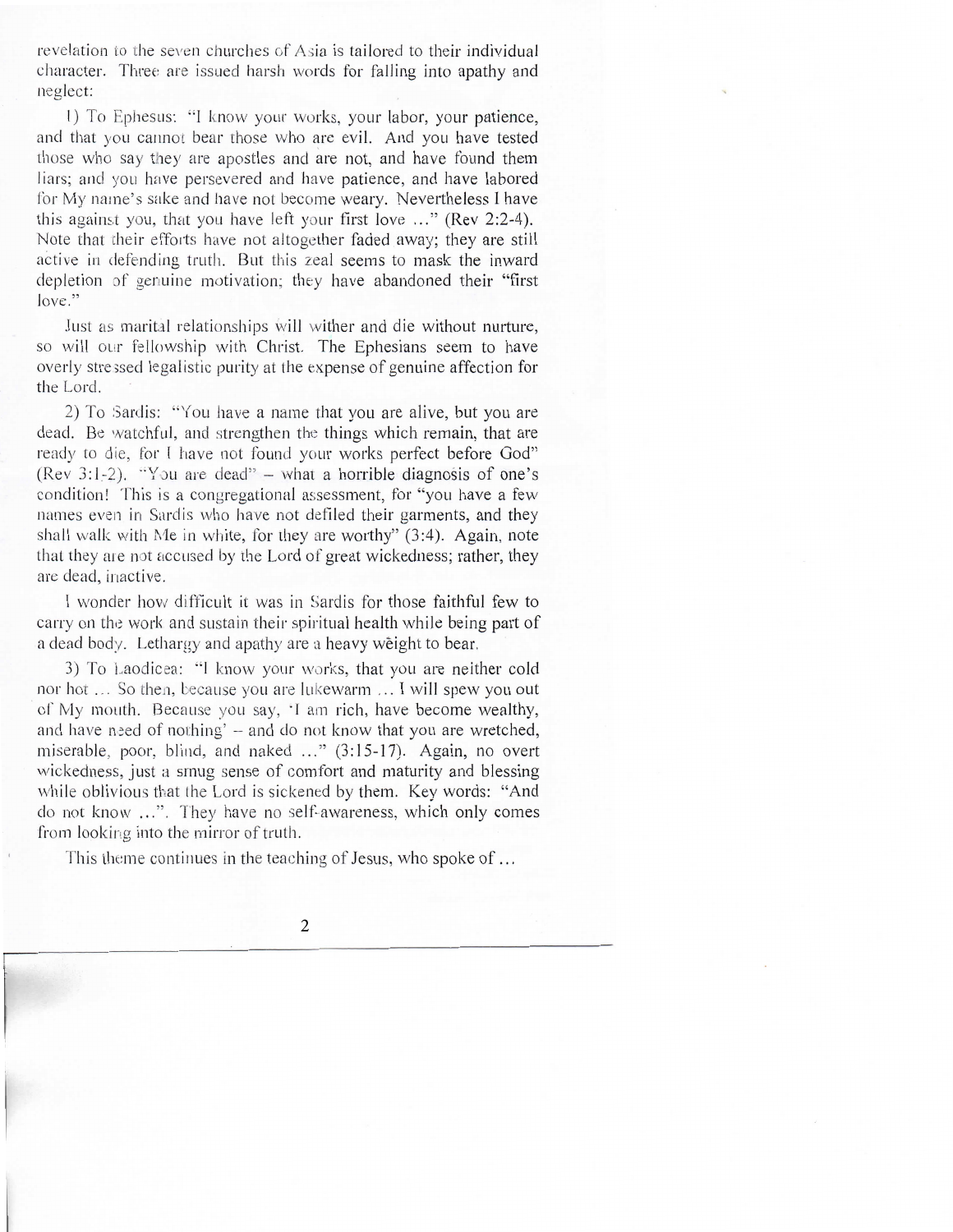1) A steward who buried his master's money in the ground – Mt 25:14ff. He wasn't guilty of theft, risky investments or moral corruption. He just *did nothing.* **Solution:** Make a good faith effort to use your God-given resources in His work. Such resources are distributed according to the individual abilities of God's servants. He does not saddle us with expectations that are "above our pay grade." Generally, being conservative in spiritual things is commendable, but when we are conserving that which should be invested and utilized and thus bearing fruit, we have missed the point of receiving the blessings.

2) A branch that bears no fruit  $-$  "Every branch in Me that does not bear fruit He takes away ..." (Jn  $15:2$ ). The branch is not diseased or bearing poor fruit; it is *doing nothing*. Solution: "Abide in Me, and I in you. As the branch cannot bear fruit of itself, unless it  $\sum_{n=1}^{\infty}$ abides in the vine, neither can you, unless you abide in Me ... He who abides in Me, and I in him, bears much fruit; for without Me you can do nothing"  $(15:4-5)$ . Fruit is naturally produced by a living branch that is attached to the vine; it is the vine that supplies the water and nutrients that allows the branch to bear grapes. We must make sure that our soul is truly vitalized by connection with the vine. Ulterior motives that merely mimic a relationship with Christ will result in a barren branch. ,.

3) A lamp hidden under a basket – "Nor do they light a lamp and put it under a basket, but on a lampstand, and it gives light to all who are in the house  $\ldots$ " (Mt 5:15). The analogy is clear: Jesus intends His people to be "the light of the world" $(5:14)$ . To hide our light under a basket is to *do nothing*. Solution: "Let your light so shine before men, that they may see your good works and glorify your Father in heaven" (5:15). God isn't glorified by mere words; He is  $\frac{1}{2}$ glorified by good works done in His name; in a world that is not doing those things  $-$  or doing the opposite. Caution: Jesus later warns a<br>. gainst doing things merely to glorify self  $(6:1-18)$ . But the solution .<br>.<br>. |<br>|<br>| is not to hide our light or remain aloof under the guise of humility. Both God and our fellow brethren will see through that charade.

If we are not truly zealous for God, there are a thousand justifications for doing nothing: too tired, busy; depressed, untalented, afraid ... But life everywhere reminds us that if we are sedentary, if we just sit and *do nothing*, we will be rendered useless by dust and rust and weeds. 1, 1921

 $-$  Jim Jonas: *The Centreville Journal* 

3